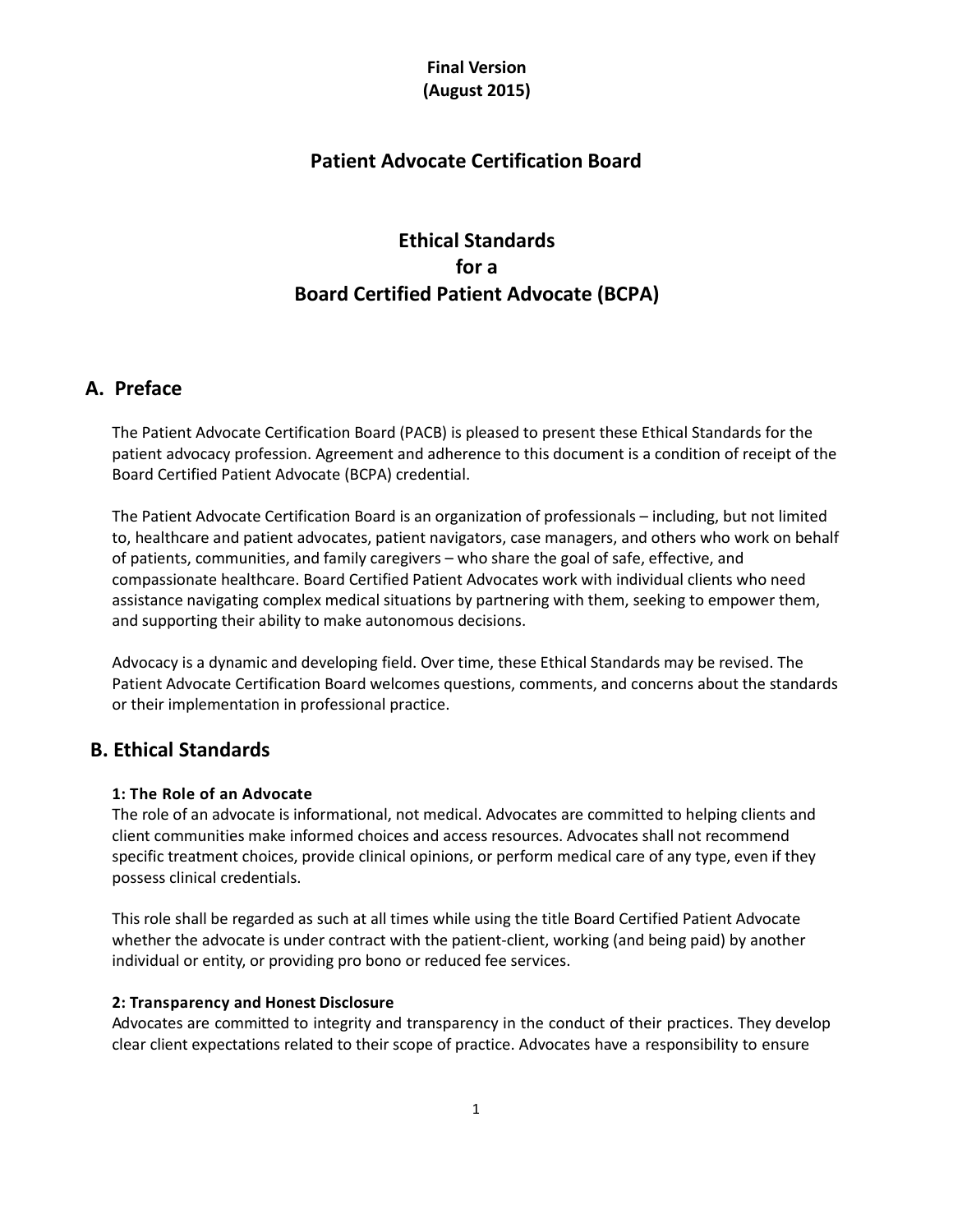that clients are fully aware of all conflicts of interest that might result from their conditions of employment.

Advocates providing fee-for-service assistance have an obligation to disclose their fees, training, education, experience, and credentials. They must also disclose existing contractual relationships with manufacturers or distributors of products or providers of services they recommend or use to assist their clients. Fee-for-service advocates must provide their CV/resume and references upon request.

Advocates providing fee-for-service assistance are obligated to present their clients and guarantors with service agreements that clearly define their scope of practice, fee schedule, and terms. They share with the client the projected length and scope of the relationship keeping in mind criteria for appropriate termination of that relationship.

### **3: Protecting Confidentiality and Privacy**

Advocates respect each client's right to privacy and abide by all relevant laws and regulations As they pertain to the confidentiality of personal information and personal identifiable information. Advocates shall, at all times, safeguard and protect the confidentiality of all medical records, and the identity of, and communications with, their clients.

Advocates will respect client's decisions concerning what health information is disclosed to others (family, friends, etc.), including the guarantor, in circumstances where the guarantor is not the client.

Before the termination of services to a client, the advocate will inform the client about the advocate's records retention policy.

#### **4: Fostering Autonomy**

Advocates shall treat all clients with compassion and respect. They will honor their clients' personal values concerning care and the right to be involved in all decisions that affect their care. Advocates uphold and respect all patients' rights by promoting recognition of existing statutory rights and supporting the rights of disenfranchised people and communities to receive fair and equal treatment.

Advocates are dedicated to promoting their clients' right to exercise autonomous decision making and meaningful informed consent. They strive to ensure that their clients are fully aware of and understand all care and treatment options, including potential risks, benefits, and available alternatives (Western, traditional, alternative, complementary, integrative or others). Advocates will attempt to provide clients with complete information to facilitate informed decision making. Advocates respect their clients' dignity and the freedom to make decisions grounded in each individual's cultural, spiritual, and ethical context. An advocate's role is to ensure that a client's wishes, if known, are the guiding force behind decisions affecting medical care and the withholding of care.

In the event that a legally-designated surrogate becomes a client's decision-making agent, an advocate is encouraged to faithfully convey to the surrogate the client's relevant medical history, as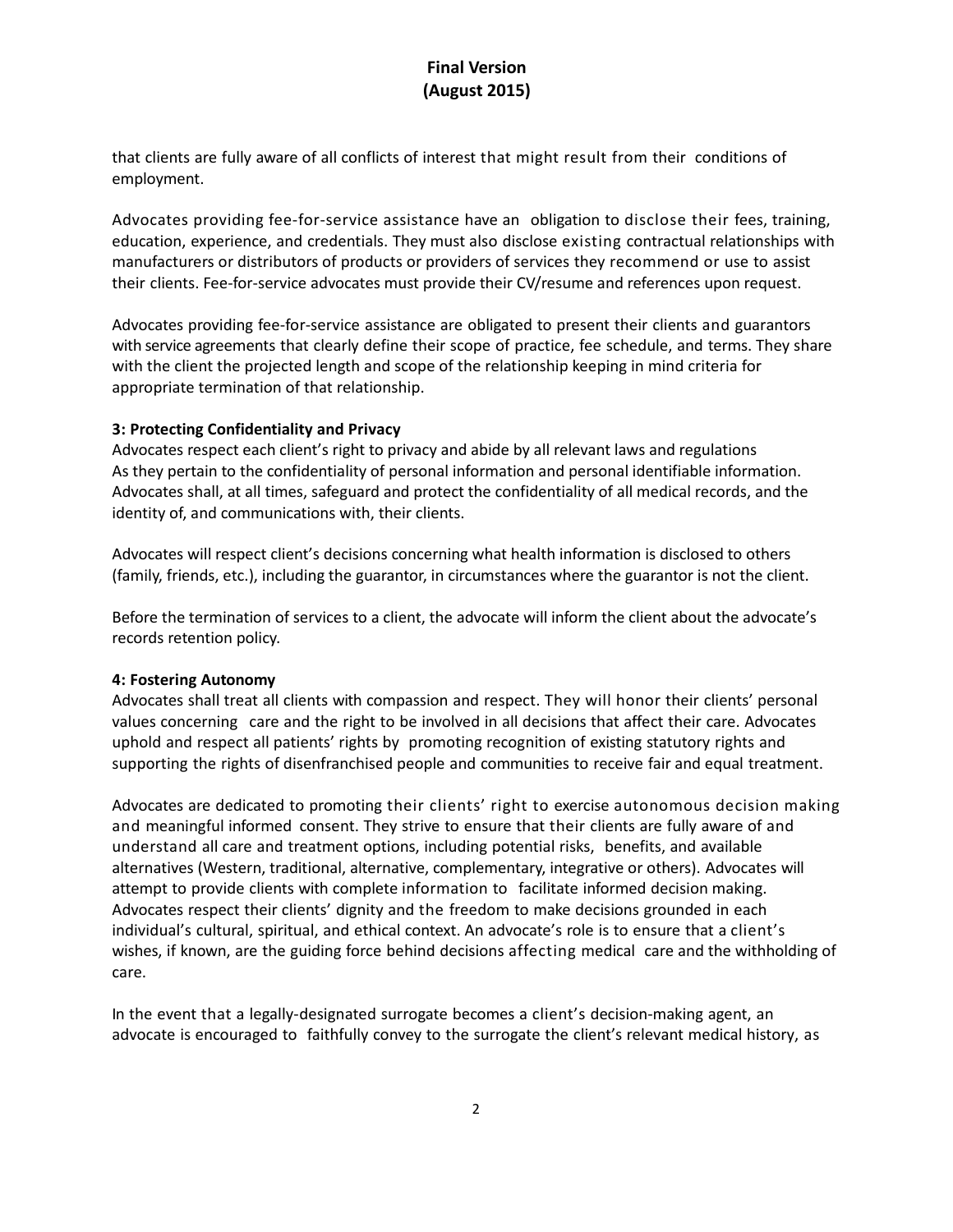necessary, as well as any personal conversations in which the client may have expressed certain wishes to the advocate.

Advocates shall encourage clients to complete necessary documentation as appropriate: e.g., Durable Power of Attorney for Healthcare; Durable Power of Attorney for Financial Affairs; Advance Directives.

#### **5: Provision of Competent Services**

Advocates have a responsibility to inform clients of their specific areas of proficiency and only to assist clients within those areas in which they have demonstrated expertise. If a client needs assistance in an area in which an advocate does not have sufficient knowledge or training, the advocate is obligated to refer the client to the appropriate system or resource for assistance.

Advocates ensure that they have adequate referral systems in place to assist clients who need services the advocate is unable to provide. Advocates express respect towards their clients and towards other medical and non-medical professionals with whom they work.

#### **6: Avoidance of Impropriety and Conflicts of Interest**

Advocates shall not accept remuneration for making referrals to other providers or services, nor steer clients to products or services from which the advocates will profit financially or earn a commission.

Advocates shall not accept paid advertising on their websites for products or other service providers. Advocates shall not require a client to purchase or subscribe to any outside service in order to benefit from the advocate's services.

A conflict of interest exists when there is a substantial risk that advocate's services to a client will be materially limited by the advocate's personal or professional interests. An advocate shall not start or continue to provide services to a client when a conflict of interest exists, unless both of the following apply:

- (a) the advocate will be able to provide competent and diligent services to the client, and
- (b) the client gives informed consent, confirmed in writing.

A patient advocate may accept from a client a gift that is not substantial in value. A patient advocate shall not accept from a client multiple gifts with a combined value that is substantial. For purposes of this standard, a value greater than \$75 is presumed to be substantial.

### **7: Avoidance of Discriminatory Practices**

Essential to the profession of advocacy is the belief that equal access to appropriate healthcare and treatment is the right of each individual. Advocates strive for clients' equal access to health services without regard to age, race, religious/spiritual practice, culture, ethnicity, sexual orientation or gender identity, and immigration status.

Advocates are committed to assisting clients of all cultural and ethnic backgrounds. They shall be